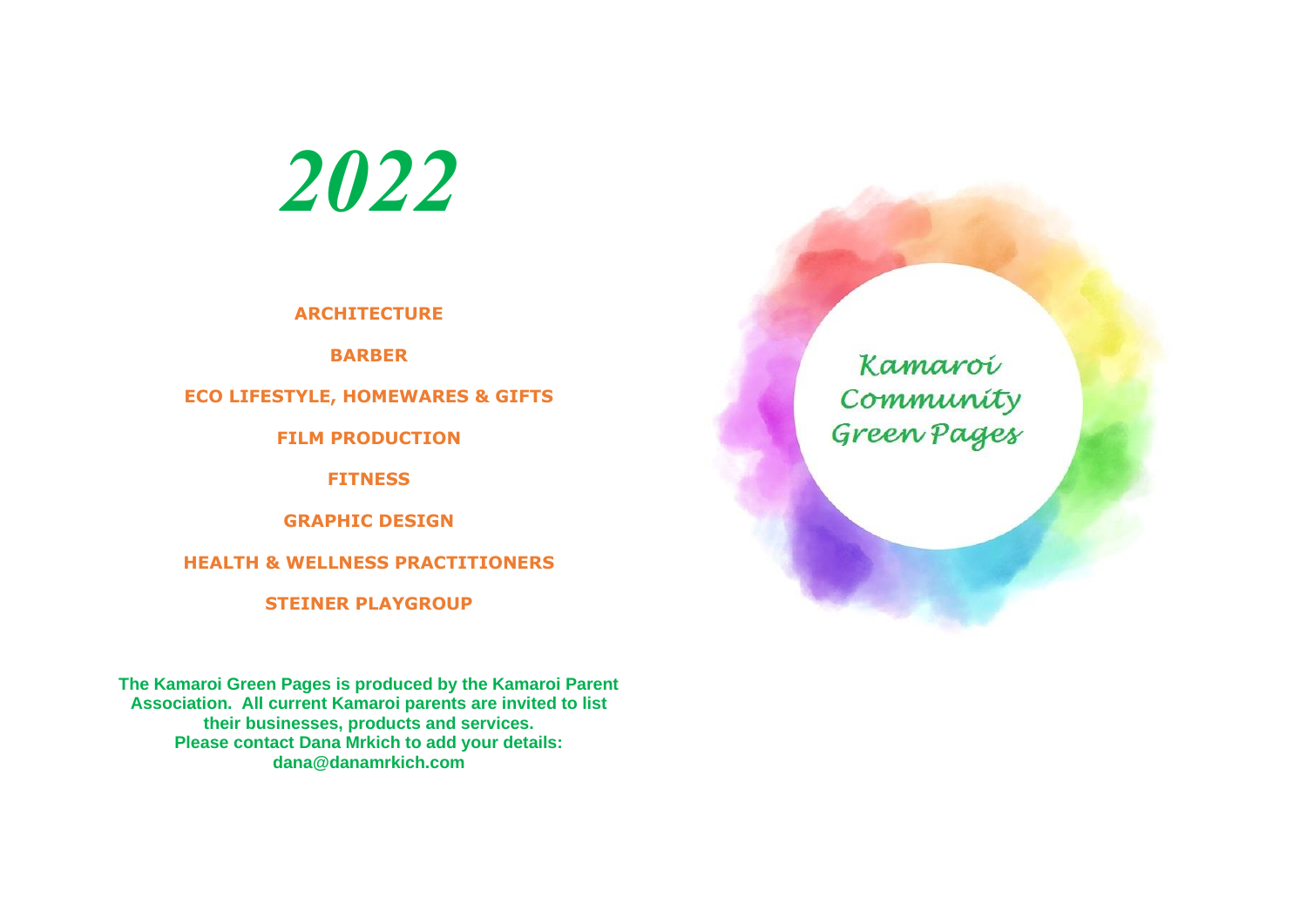#### **ARCHITECTURE**



#### *Mark Baxter Baxter & Jacobson Architects*

Let BJA design your renovation or new home. Our approach is work creatively with your needs and values and can bring Steiner's *living* architectural impulse to the design.

As school architects and parents we understand family needs. We can offer a free initial consultation.

W: [www.bja.net.au](http://www.bja.net.au/) E: [mark@bja.net.au](mailto:mark@bja.net.au) M: 0408 770 294

### *Matt Day Day Bukh Architects*

Focussed on designing ecological and sustainable buildings for the Australian context.

We endeavour to help our clients consume less, consume wisely, and to allow for future generations to do the same.

W: [www.daybukharchitects.com.au](http://www.daybukharchitects.com.au/) E: [matt@daybukharchitects.com.au](mailto:matt@daybukharchitects.com.au) M: 0400 661788

**We offer a free consultation meeting to discuss your potential project. A 10% discount for the Kamaroi Community.**

#### *Steven Kenessey Morph Architects Pty Ltd*

Morph Architects Pty Ltd, is a Sydney based architectural practice located on the Northern Beaches.

We believe that practical, commonsense solutions generally result in healthy, energy efficient designs which also promote wellbeing within an uplifting environment. More than this, Morph Architects draws on nature's mode of doing as a model for its design methodology and strives to create spaces that are in tune with the rhythms of the day and the cycles of the seasons.

W:<https://morph.net.au/> E: [steven@morph.net.au](mailto:steven@morph.net.au) M: 0411 374 135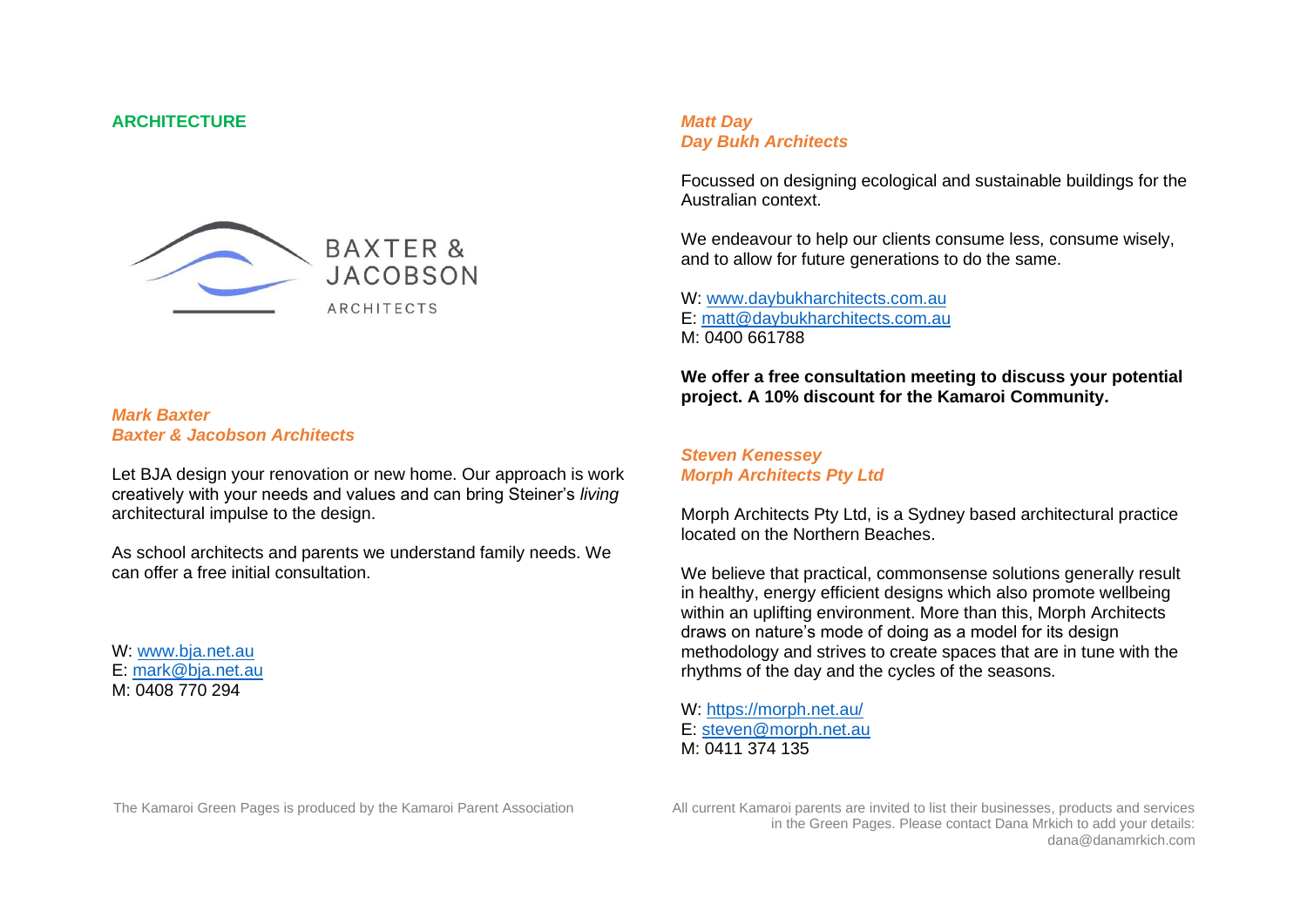### **BARBER**

*Melissa Lefley The Alley Barbershop and Shave Parlour*

- Professional haircuts with sincere service
- Traditional gentleman's grooming
- Specialising in fades, scissor work, clipper cuts and shaves with 15 years experience
- Small family business
- Bookings essential

#### W: [https://www.thealleybarbershop.com](https://www.thealleybarbershop.com/)

- E: [melissa.hilton@live.com.au](mailto:melissa.hilton@live.com.au)
- M: 0488 599 605

# **\$10 off any service for Kamaroi families**

# **ECO LIFESTYLE, HOMEWARES & GIFTS**

# grassroots<br>eco store

*Taryn Miller Grassroots Eco Store*

A magical little shop located at Glenaeon Rudolf Steiner School Castlecrag campus. We stock a beautiful collection of products such as Steiner art & craft materials, practical school necessities like lunchboxes, raincoats and slippers, quality children's and parenting books, enchanting wooden and felt toys, natural products for your home and body along with beautiful gift ideas for all ages.

All products are handpicked as the best ethical, local, natural and sustainable products for our families and community to enjoy.

[Shop open during School Terms](https://grassrootsecostore.com.au/pages/store-opening-hours) (check our website for current opening hours) Or shop online anytime! [grassrootsecostore.com.au](https://grassrootsecostore.com.au/)

A: Glenaeon Castlecrag Campus, 121 Edinburgh Road Castlecrag W: [www.grassrootsecostore.com.au](http://www.grassrootsecostore.com.au/) INSTA: [@grassroots\\_ecostore](https://www.instagram.com/grassroots_ecostore) FB: [@grassroots.ecostore](http://www.facebook.com/grassroots.ecostore)

- E: [taryn@grassrootsecostore.com.au](mailto:taryn@grassrootsecostore.com.au)
- M: 0409 022 327

# **Deliveries can be organized to Kamaroi for pickup**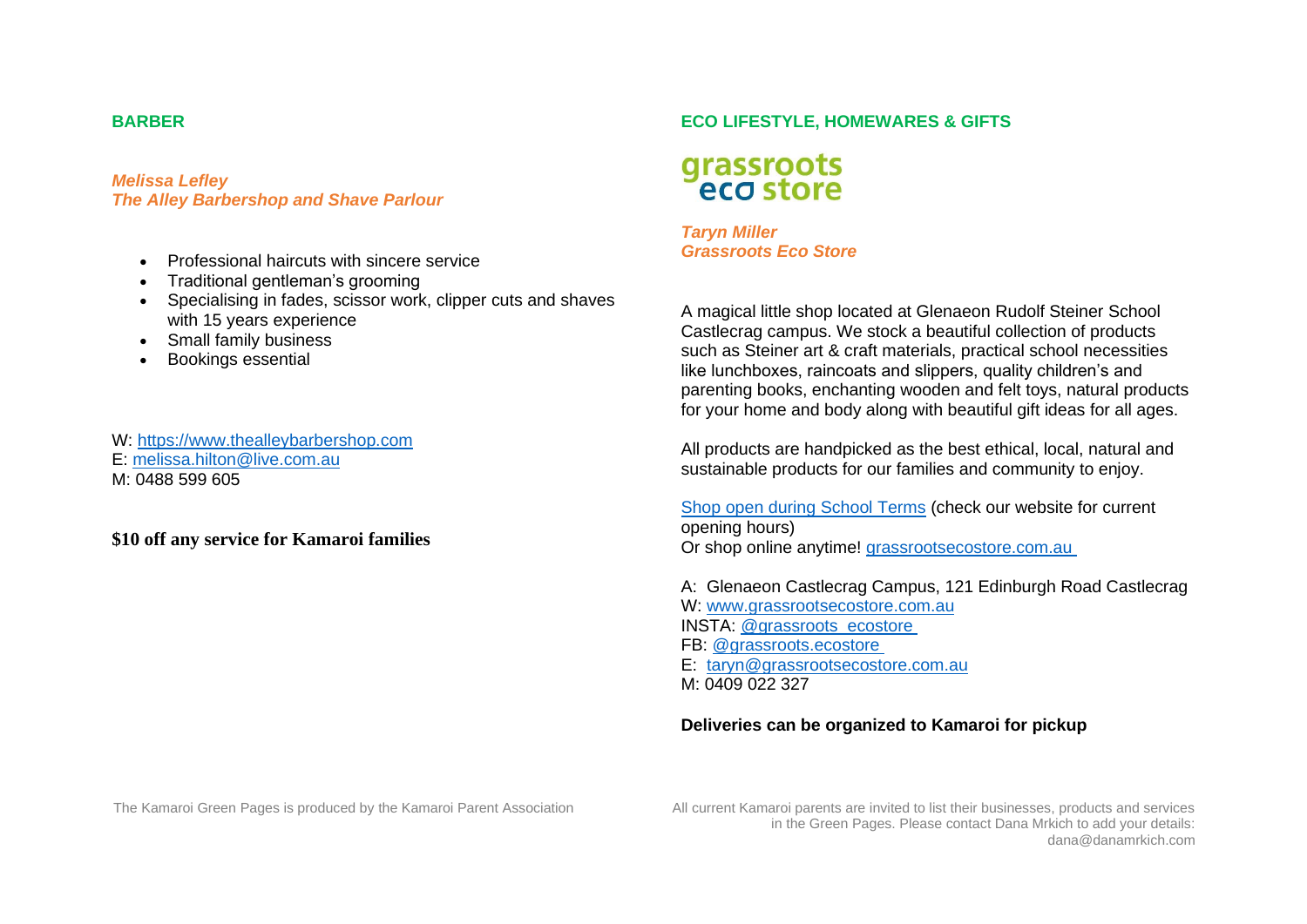

### *Deborah Saffir Rudolf Steiner Book Centre*

Located on the ground floor of Rudolf Steiner House in Sydney, the Centre is quite literally the doorway to Anthroposophy in Australia.

Books by, about, and based on Rudolf Steiner are all to be found here, in all the rich variety of his work:

- Spiritual development
- Health and nutrition
- Bio-dynamic agriculture
- Parenting, education and child development
- Philosophy, natural sciences and much more
- The arts music, speech, drama, visual arts, eurythmy

The Centre also stocks a range of beautiful children's books and toys, as well as Stockmar paints, beeswax and crayons, Lyra pencils and other art and craft materials, plus Weleda and Dr Hauschka natural skin care and gifts.

Our experienced and helpful staff can assist you in finding exactly what you need in any of these areas.

- A: 307 Sussex Street, Sydney NSW 2000
- W: [www.rudolfsteinerbookcentre.com.au](http://www.rudolfsteinerbookcentre.com.au/)
- E: [info@rudolfsteinerbookcentre.com.au](mailto:info@rudolfsteinerbookcentre.com.au)
- FB: [@rsbookcentre](http://www.facebook.com/rsbookcentre)

# P: 9264 5169

# Poème

# *Eglantine Velin Poeme Lifestyle*

- Tender and poetic felt homewares and toys in vibrant seasonal colours.
- Sustainably and ethically handmade in Nepal.
- Soft and practical storage, rugs, decorative pieces, cushions, lampshades and toys

# W: [www.poemelifestyle.com.au](http://www.poemelifestyle.com.au/)

E: [bonjour@poemelifestyle.com.au](mailto:bonjour@poemelifestyle.com.au)

M: 0405 718 476

# **Special offer to Steiner schools: -15% with code "Steiner15" on all felt items**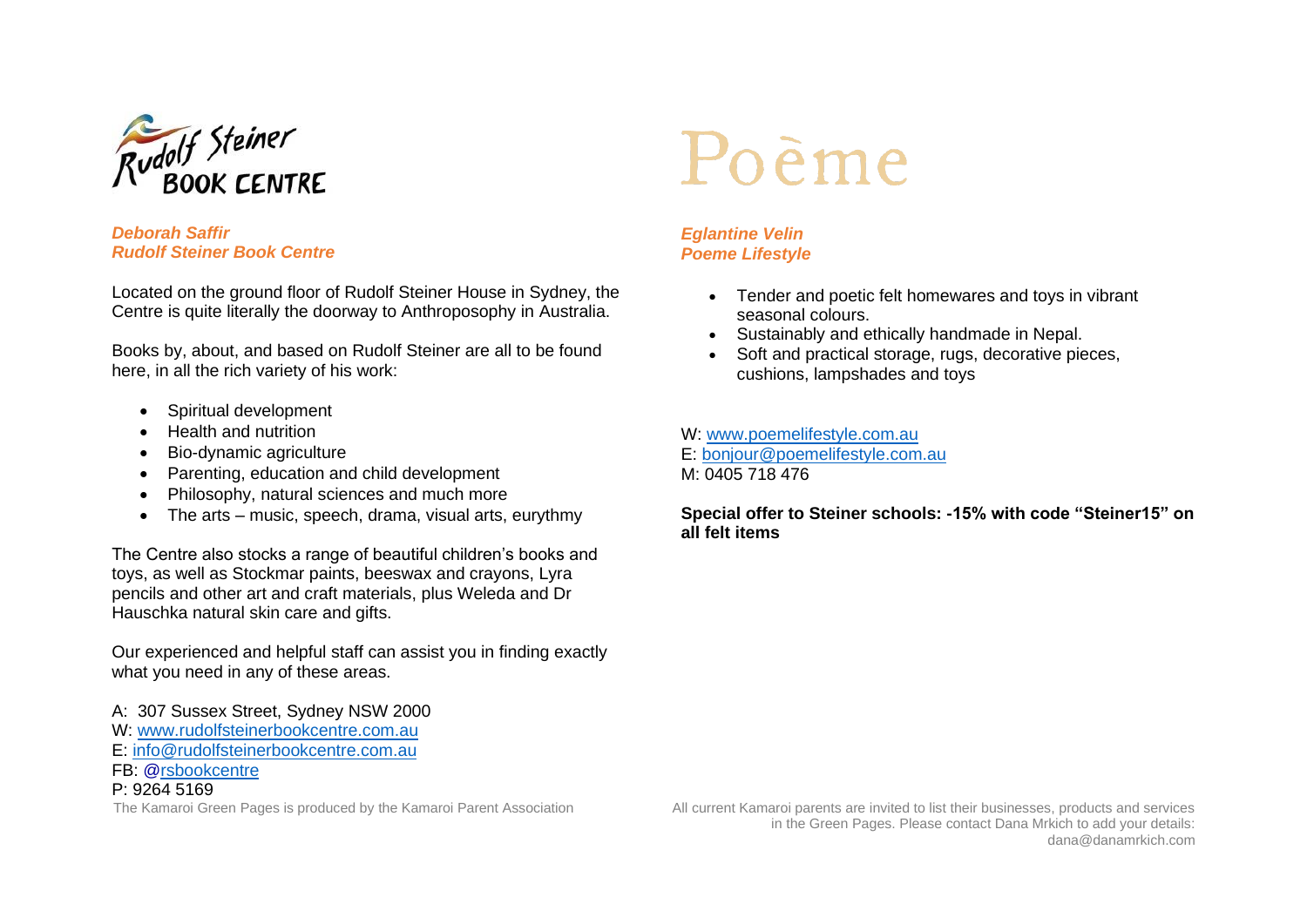#### **FILM PRODUCTION**



#### *Jefferson Grainger Grainger Films*

- Award winning film company based on the Northern Beaches in Sydney with over 20 years of industry experience working with internationally recognised companies.
- End-to-end high quality film production services including conceptualisation, filming, post-production, graphics and virtual reality.
- Digital content creation for commercial brands as well as film and tv productions.

W: [www.graingerfilms.com](http://www.graingerfilms.com/) INSTA: [@graingerfilms](http://www.instagram.com/graingerfilms) FB: [@graingerfilms](http://www.facebook.com/graingerfilms) E: [chris@graingerfilms.com,](mailto:chris@graingerfilms.com) [jefferson@graingerfilms.com](mailto:jefferson@graingerfilms.com) P: 9008 2929 M: 0411 456 209 / 0423 575 704

#### **We are always willing to work with our friends and community and help find solutions for all budgets.**

# **FITNESS**



### *Nicky Greenlees-Jones Babes with Babes Fitness*

- Fun & functional fitness for Mums.
- Outdoor sessions for Mums & Bubs or Bumps Or Personal training at Primal Movement studio in Brookvale
- Evening boxing & strength classes
- Lunchbox Nutrition Workshops for groups or private class

W: [www.babesfitness.com.au](http://www.babesfitness.com.au/) INSTA: @babeswithbabesfitness FB: [@babeswithbabesfitness](https://www.facebook.com/BabeswithBabesFitness/) E: [Nicky@babesfitness.com.au](mailto:Nicky@babesfitness.com.au) M: 0402 991 484

# **Come along to any sessions with a friend & both get 1/2 price class**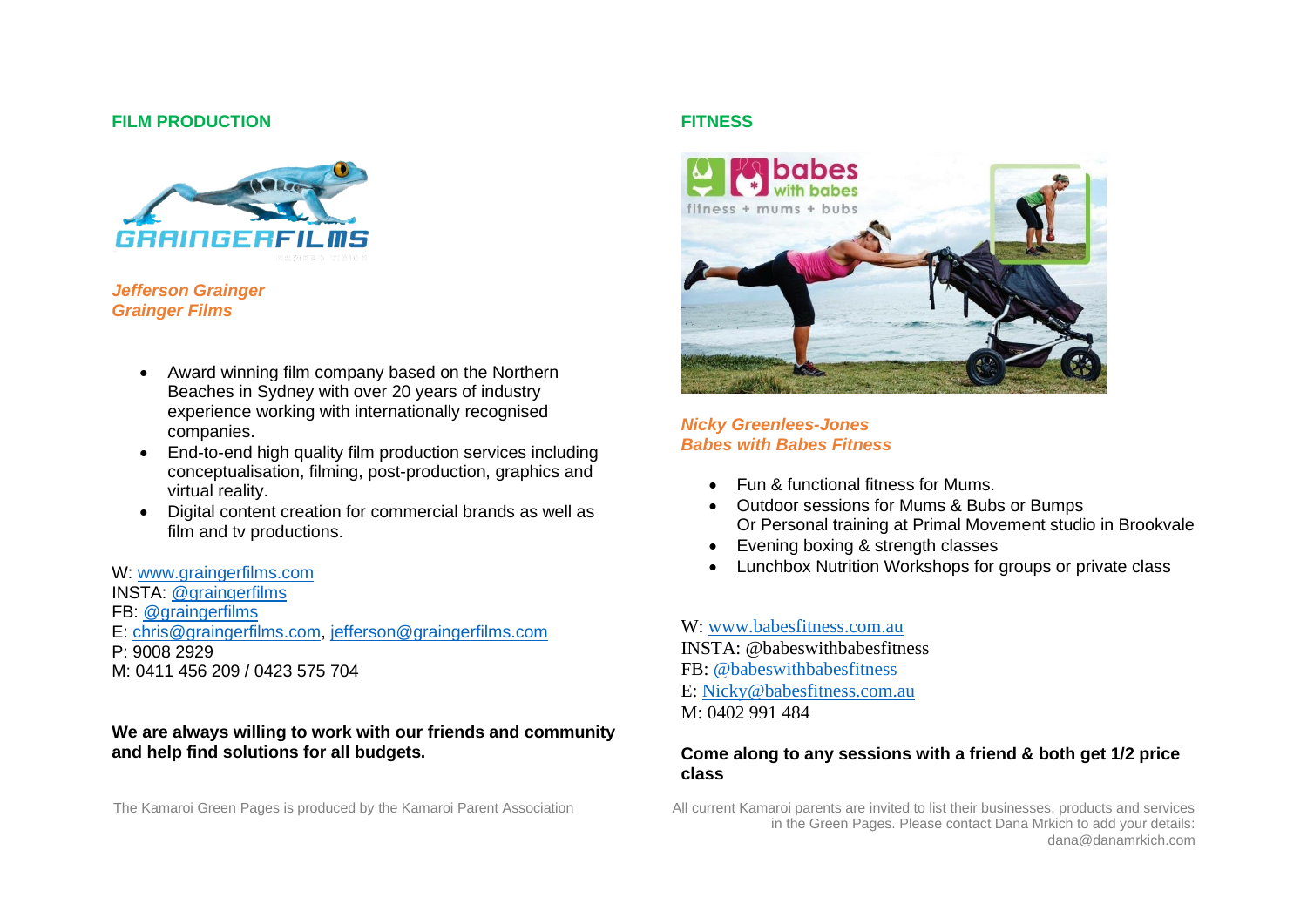#### **GRAPHIC DESIGN**



**DESIGN** 

*Karin Segundo K-Design*

Graphic designer with over 15 years of experience, I feel my work is a contribution to our ever evolving planet.

W:<https://k-design.me/> E: [karin.segundo@gmail.com](mailto:karin.segundo@gmail.com) INSTA: [@kdesign.me/](https://www.instagram.com/kdesign.me/) M: 0404 600 409

*Open to consider exchange for services/products our community is involved in.*



#### *Natalie Anderson Holistic Pulsing*

Holistic Pulsing - a gentle integrative healing method for wellbeing that rocks! Relax your body. Unwind your mind. The gesture Holistic Pulsing offers the body is one of utter softness, bringing quiet relief to body, mind and soul. Deeply relaxing and nurturing, the gentle rhythmical rocking movements and light fascia stretching, soothes the nervous system, softens tension, lifts fatigue and enlivens energy flow, bringing a profound sense of equilibrium, integration and peace.

Natalie has a special interest in sensory processing and integration and empowering parents with a holistic approach to family wellbeing to support a child's development to self-sufficiency, managing transitions and self-regulation.

W: [www.sydneyholisticpulsing.com.au](http://www.sydneyholisticpulsing.com.au/) E: [sydneyholisticpulsing@gmail.com](mailto:sydneyholisticpulsing@gmail.com) M: 0466 325 204 **Contact Natalie for an appointment in Balgowlah at a special Kamaroi rate**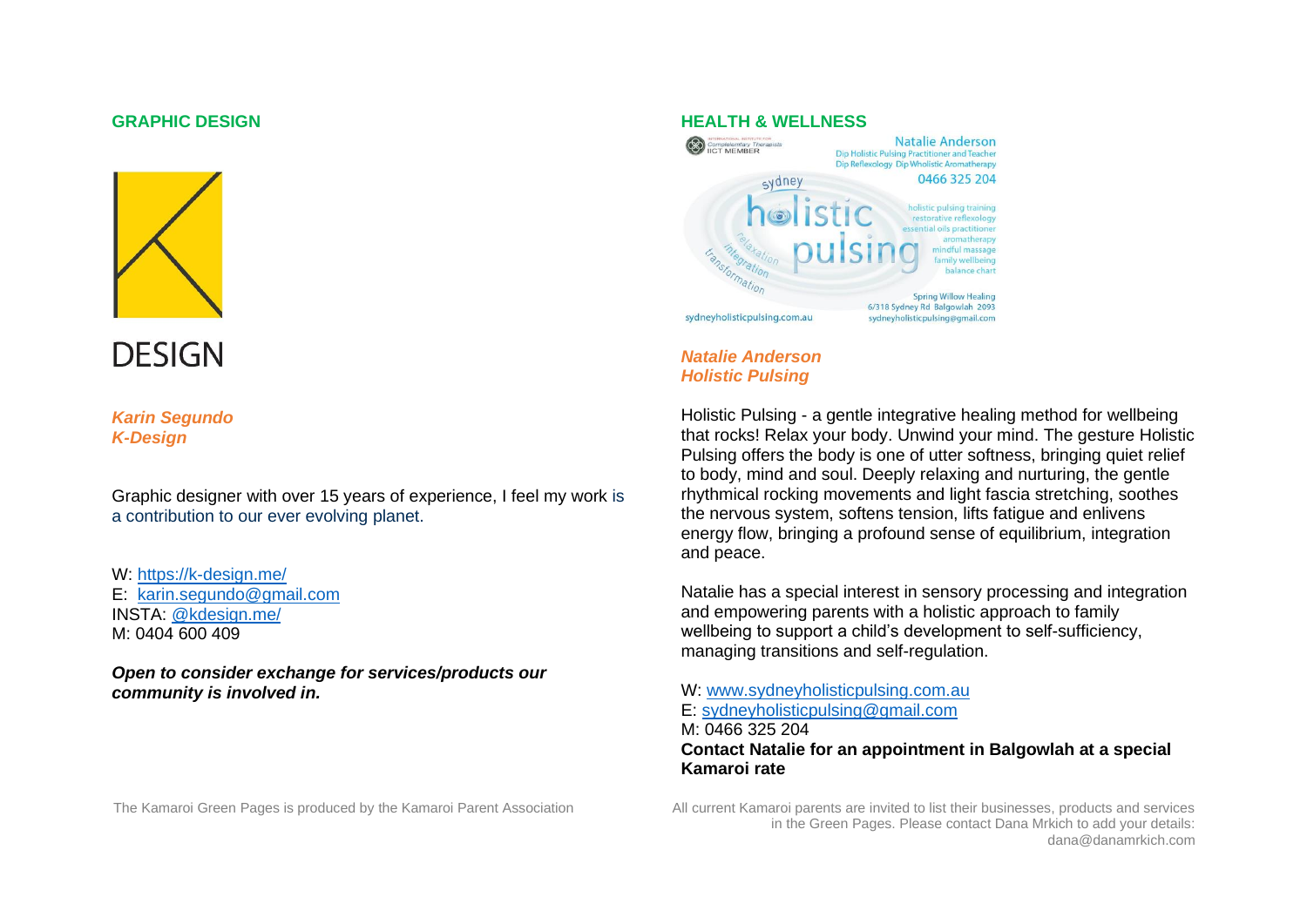

#### *Eliza Blackwood Naturopath – Nutritionist – NES Health Practitioner*

I'm Eliza and I've been providing holistic, naturopathic solutions for patients for over 20 years. I have been working as a professional Naturopath in Sydney's CBD for over 10 years and overseas. I am now located on Sydney's Northern Beaches and am also available online for people anywhere.

From solving simple or previously unexplained and complex health issues, and in helping families grow with natural fertility and family health, my experience has helped solidify my passion for an alternative health approach and its success.

I treat people holistically and intuitively to help people unravel long term issues. Nothing is black and white when it comes our health. Due to the holistic nature of our bodies, an issue or disease will have many contributing factors. It is my job to find those factors, prioritise and treat people in a way that fits them be it dietary and lifestyle suggestions, herbal medicine or nutritional therapy, functional testing or even referral advice. I help people of all ages and there is no issue too big, or too small.

Book in online or contact me with your questions

- W: [www.elizablackwoodnaturopath.com.au](http://www.elizablackwoodnaturopath.com.au/)
- E: [hello@elizablackwoodnaturopath.com.au](mailto:hello@elizablackwoodnaturopath.com.au)
- P: 1300 892 469

**Kamaroi families receive 30% off their initial consultation fee. Please also ask about multiple family member discounts.**



# *Rowena Dubberley Apple Tree Wholeness*

- Shamanic Counselling maps of wholeness, shamanic journeying, nature-based rituals.
- Shamanic Courses
- Transpersonal Art Therapy
- Rites of Passage work puberty and sacred cycles workshops.
- W: [www.appletreewholeness.com.au](http://www.appletreewholeness.com.au/)
- E : [rowena@appletreewholeness.com.au](mailto:rowena@appletreewholeness.com.au)

M: 0431 214 461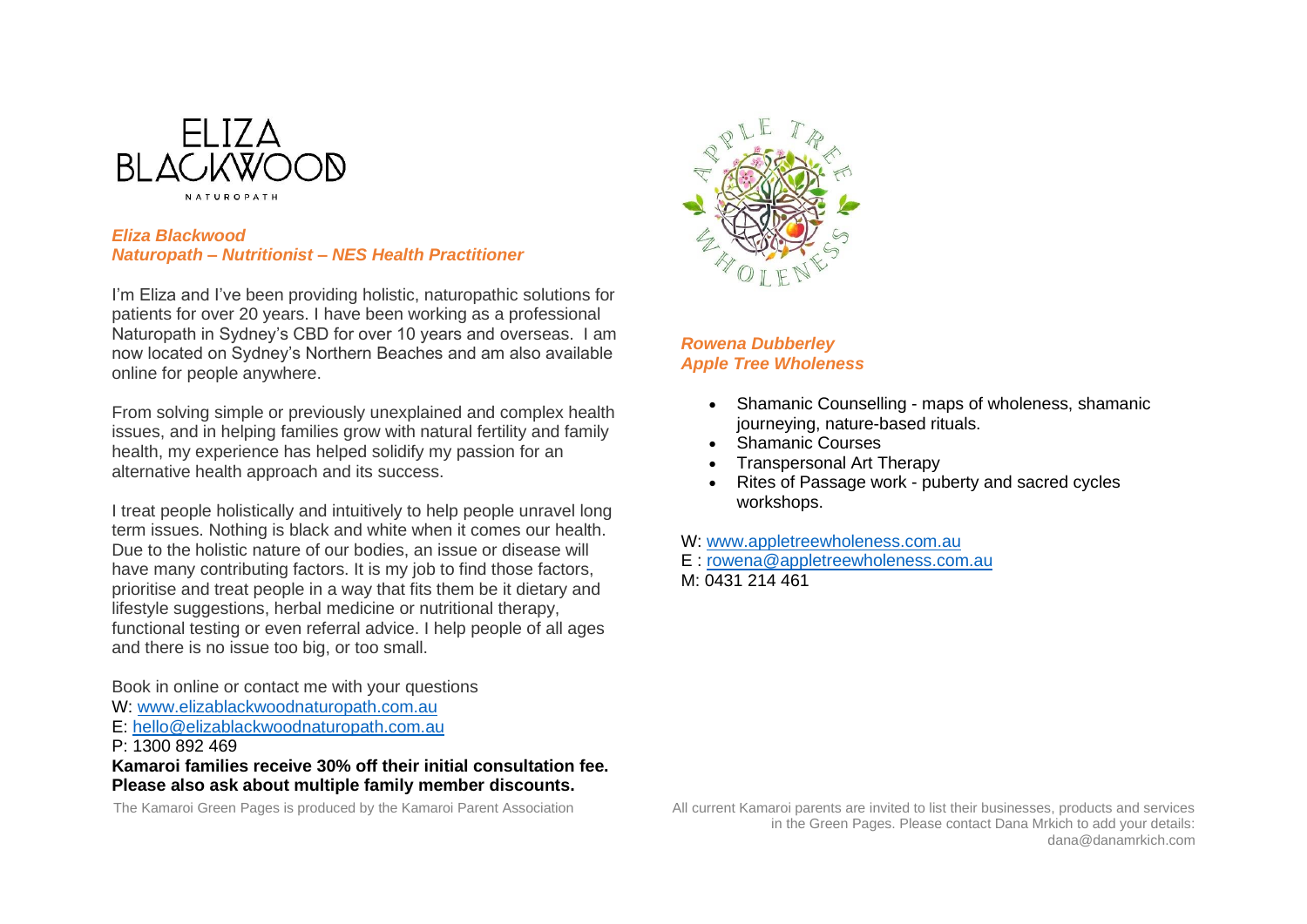

*Lila Garcia Luna Women's Circle*

Every school term, for 6 consecutive Thursdays 12:45-2:30pm we hold space for anyone identifying as female wishing to be held, heard and deeply seen (no children please, infants in arms are welcome).

Practice self awareness, radical presence and conscious choicemaking through meditation, guided inner work and deep listening.

We meet in Frenchs Forest.

For more info please call:

M: 0414 059 158



# *Alena Gavrilova Yoga About You*

At Yoga About You we introduce you to principles of Ryoho Yoga, also called Japanese or Oki Yoga. This style integrates traditional Indian hatha yoga teaching with the Japanese meridian based healing arts, 5 element theory and balancing of yin and yang.

The aim of Ryoho Yoga is to re-establish a connection with oneself and nature. Learning to recognise our real and deep needs can help us better understand ourselves, others and our environment. We can learn about our bodies and how they interact and are influenced by seasons, natural laws, what we eat, how we move and how we connect with others.

Classes are held in Belrose, Narrabeen and Collaroy.

W: [www.YogaAboutYou.com.au](http://www.yogaaboutyou.com.au/) E: [alena@yogaaboutyou.com.au](mailto:alena@yogaaboutyou.com.au) M: 0406 707 207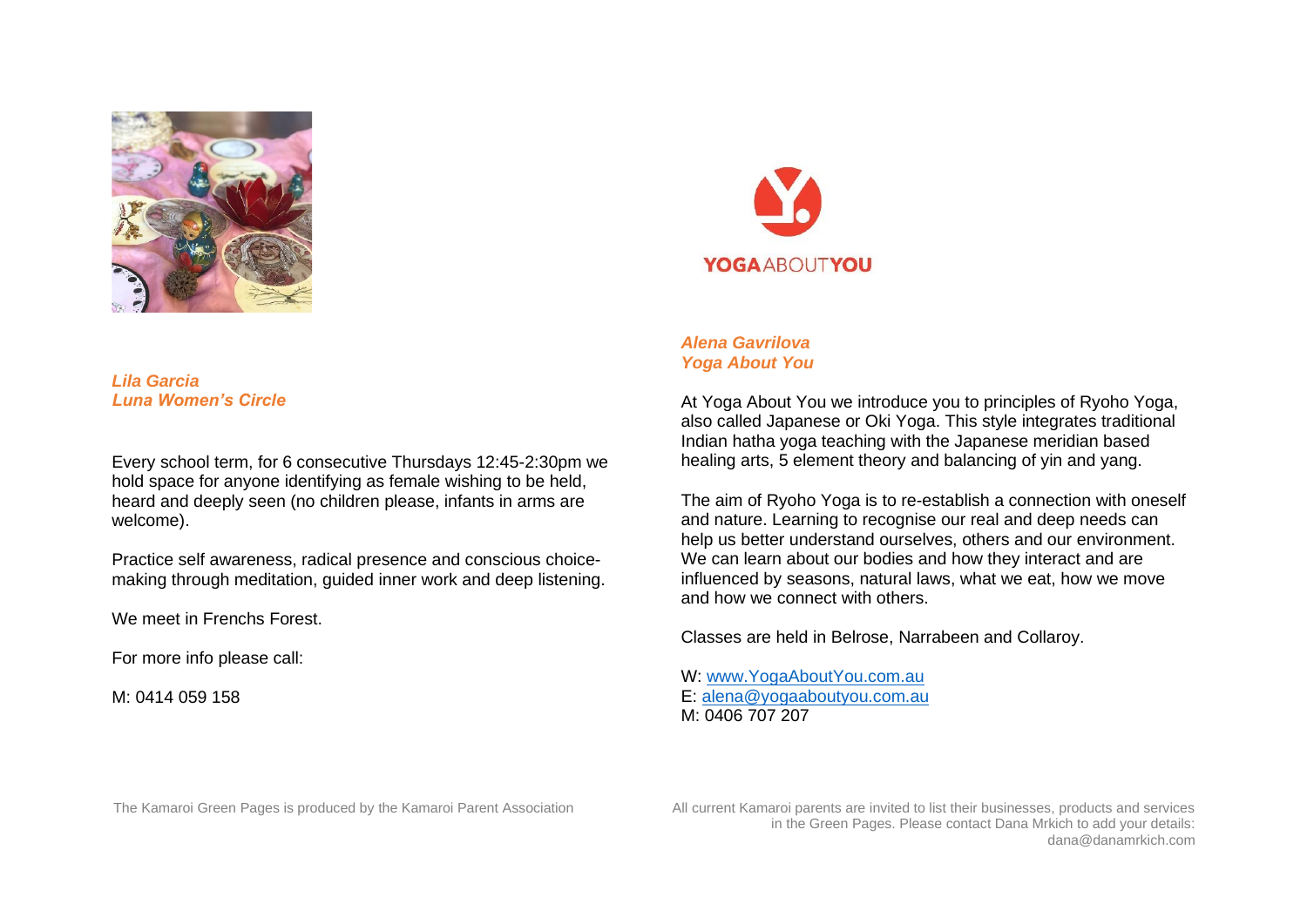

### *Ana Carolina Ladeia Being You Holistic*

Holistic Counselling Therapy: Become more of the person you want to be. Reconnect to your essence and allow yourself to heal.

As a humanistic and holistic therapist Ana Carolina's counselling sessions are based on mindfulness and holistic awareness to help you unveil the beliefs that hold you back, so you can walk your path with autonomy and create a nourishing and meaningful life.

# Specialist Skills

- \* Play-therapy
- \* Developmental Movement Therapy (for children)
- \* Parenting
- \* Anxiety
- \* Relationship issues
- \* Loss and grieving
- \* Personal growth and development

# M: 0425 695 027



*Natalie Mohajerani Well Being Evolution Healy: The Wearable for Energetic Wellbeing and Balance*.

- Would you like to restore balance between your mind, body and soul?
- Feel more joy and vitality, and improve your sense of wellbeing?
- Supports physical, mental, emotional wellbeing, as well as balancing chakras, meridians, and supports learning
- Harmonizing your body by using micro-current frequencies, bringing your body back to balance

Equipment Hire is available.

W: [www.wellbeingevolution.global](http://www.wellbeingevolution.global/) FB: [HealyQuantumHealingExplorers](https://www.facebook.com/groups/healy.quantum.healing/) E: [natalie@mohajerani.com.au](mailto:natalie@mohajerani.com.au) M: 0402 278 784 More info: [www.havetosee.net/YGS6ZG](http://www.havetosee.net/YGS6ZG)

# **First session for Kamaroi community is FREE**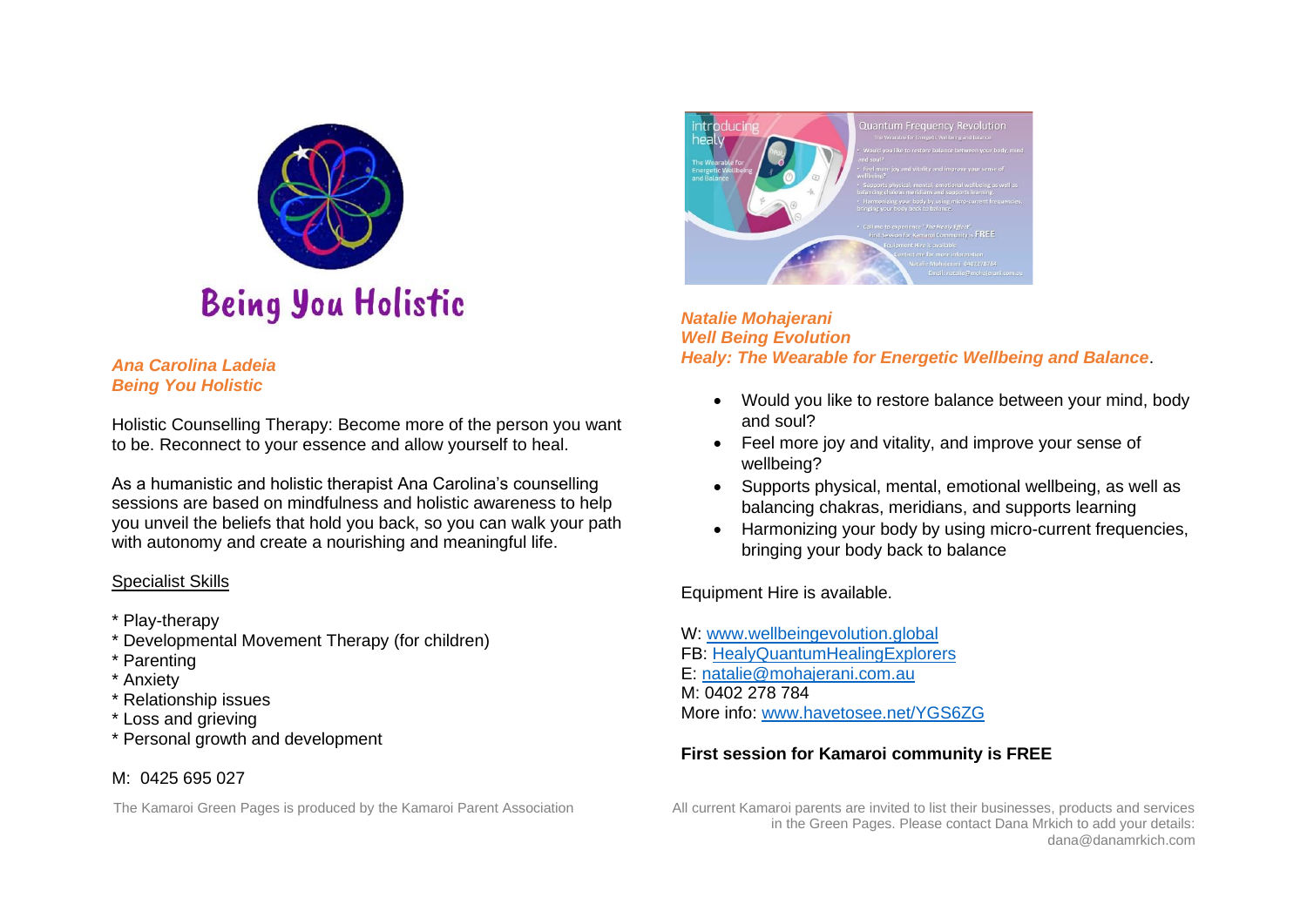

# *Dana Mrkich Holistic Coach/Writer/Workshops Facilitator*

For over 20 years Dana has worked with thousands of clients all over the world, helping people get clear with their self-awareness, full potential and mental/emotional wellness.

Author of A New Chapter, Dana is deeply passionate about the awakening of humanity so that together we can create the best possible reality. She offers:

- Soul Sessions via Zoom
- Online Courses
- She Fire Library: Workbooks & Meditations (online)
- Corporate Wellness Workshops
- Regular blogs and Sanctuary Space zooms on the shifting energies, astro happenings and how it's affecting us personally, socially and globally

W: [www.danamrkich.com](http://www.danamrkich.com/) INSTA: [@danamrkich](http://www.instagram.com/danamrkich) E: [dana@danamrkich.com](mailto:dana@danamrkich.com)

# **Kamaroi families receive 20% off Sessions**

## *Bettina Sepp Wallace Naturopath*

Having worked as a registered Naturopath in Germany, England and Australia, Bettina brings her wealth of knowledge and her caring, holistic approach to every consultation. With more than 13 years of naturopathic experience and a further 10 years of nursing and medical laboratory experience, Bettina has developed a wellrounded knowledge of both alternative and western medical practices.

Bettina uses a variety of diagnostic approaches depending on the individual's need such as Iridology, Tongue diagnosis, Tooth Meridian diagnosis, Indicans testing, Acupressure, Nutrition, Herbal medicine, Homeopathy, Detox programs, and Immune boosting programs.

Her treatment is a combination of Herbal, Nutritional and Homeopathic natural medicine.

Specialised in:

- Gastro-intestinal health
- Female hormones
- Detoxification programs
- Stress, anxiety and depression
- Low energy levels
- Lymphatic drainage

W: [www.marcaurel.com.au/therapists/bettina-sepp-wallace/](http://www.marcaurel.com.au/therapists/bettina-sepp-wallace/) M: 0449 685 311